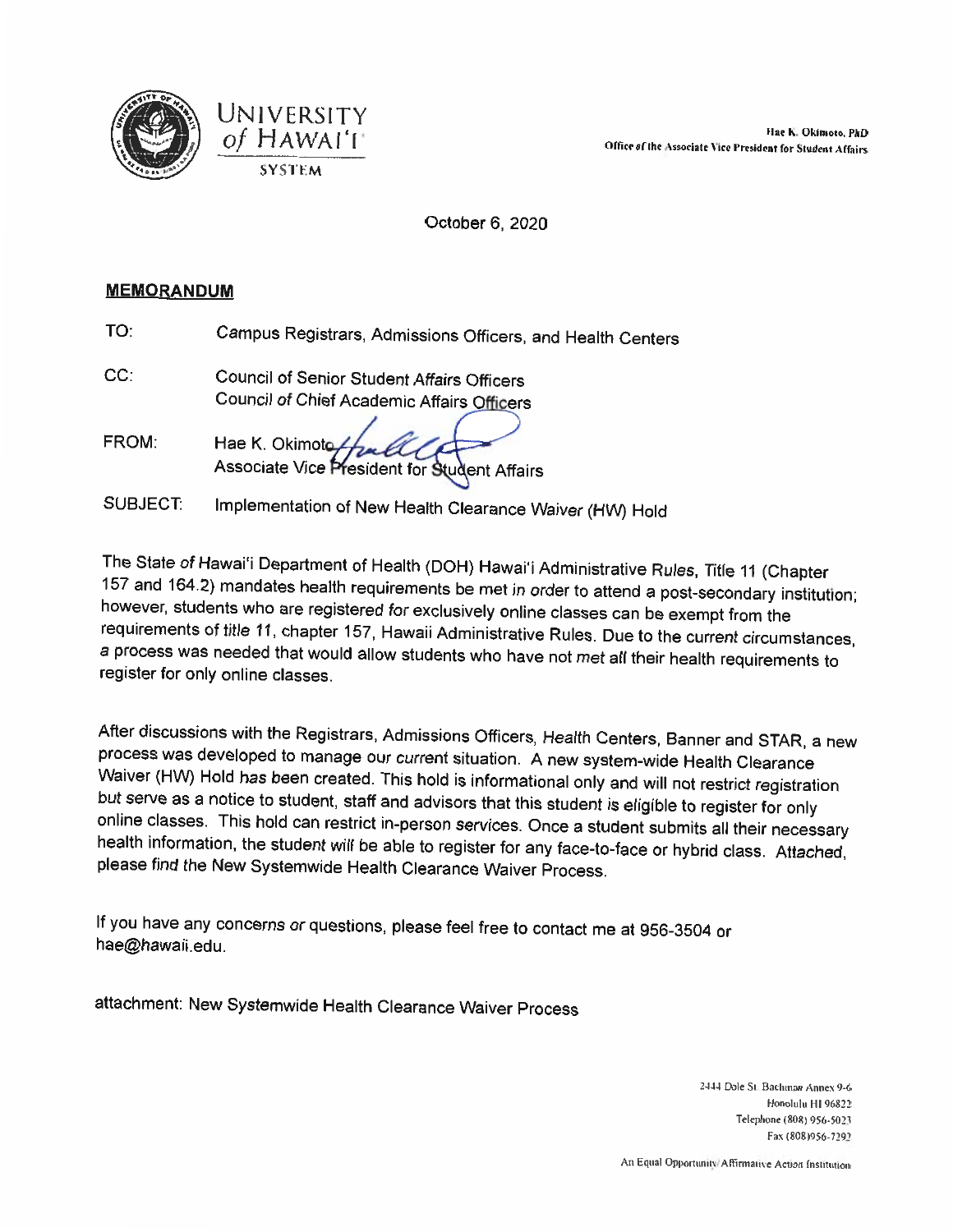# New Systemwide Health Clearance Waiver

## Process for New applicants once this is in place

- 1. Student applies for admission
- 2. Admissions admits student
- 3. Health Clearance Waiver hold (which allows students to register for only Online classes) is put on in SOAHOLD in the student's account with current effective date.
- 4. Students are notified in their admission letter that they are allowed to register for only online classes. If they wish to register for Face-to-Face classes, they would have to be immunization compliant and submit all required health documents.
- 5. When a student searches for classes in STAR, STAR will check Banner for any student account with the Health Clearance Waiver (HW) hold and only display online classes (DCO/C19). If a student attempts to register for a class with on-campus meetings, STAR will not permit the registration.
- 6. If the student submits ALL of their health clearance information, the registrar (or other designated party) removes the Health Clearance Waiver (HW) hold, updates GOAMEDI and students will be able to register for any class.
	- a. If the student submits some but not all of their immunization records keep the HW hold on so they can still register for online classes as STAR will still only allow them to register for classes coded with DCO or C19.
	- b. ONLY upon submission of ALL immunization records will the HW hold be removed, and students will be able to register for any class.

#### ---

The new *HW Health Clearance Waiver* code is now available in Banner production as a SYSTEM hold. Just like other SYSTEM holds, any campus can enter and remove it.

When applying the hold, add the reason: *"limited to only online classes "* in the "reason" to further communicate to the student what this "hold" is. (Descriptions of holds and what they prevent are listed on the new [Holds Page](https://www.hawaii.edu/myuhinfo/holds/))

## Holds  $\bullet$

The following hold at Manoa: Health Clearance Waiver, beginning OCT-01-2020, with reason: limited to online classes only. Please contact Manoa Health Services 956-8965.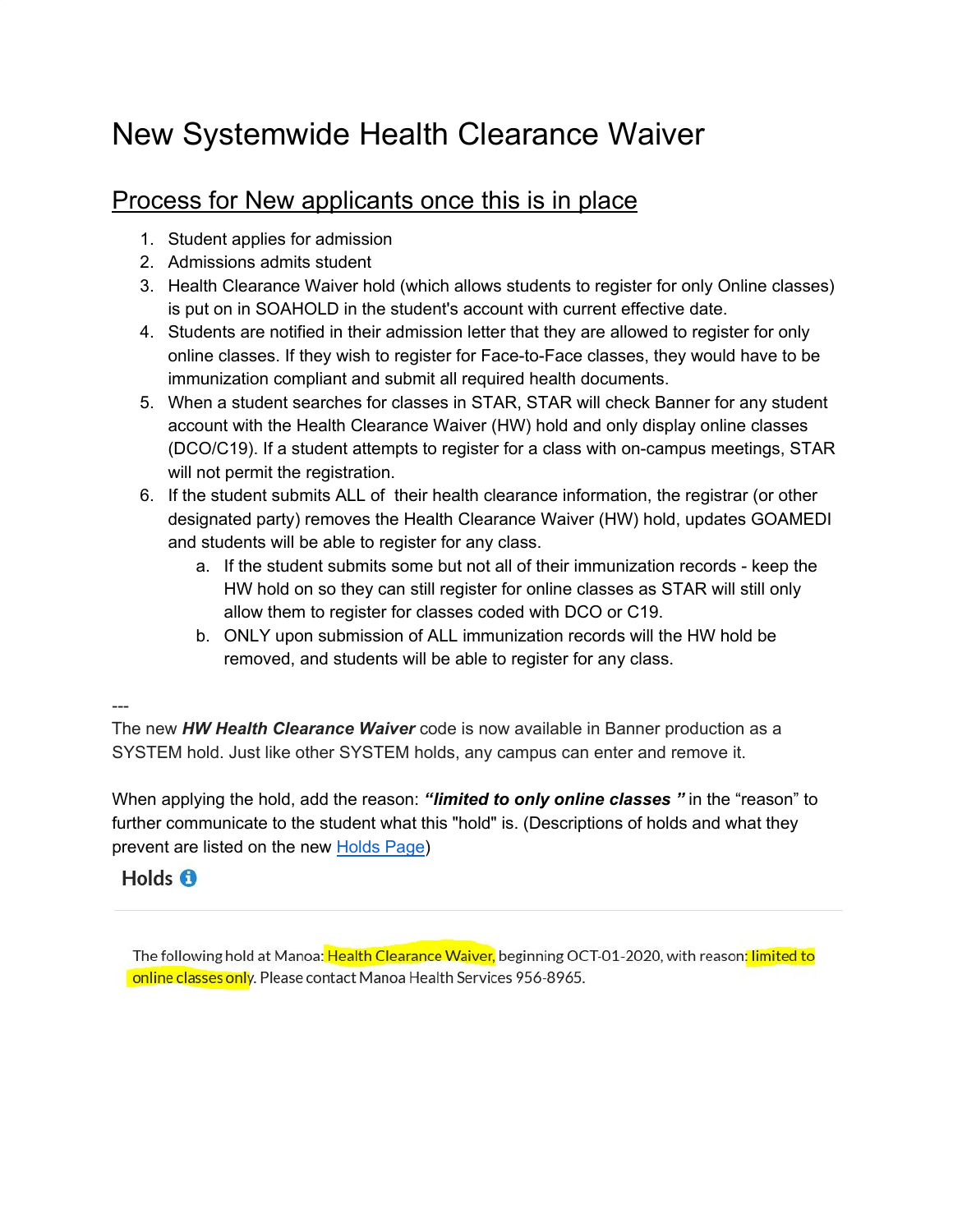## Process for Fall 2020 students who have not submitted health clearance information AND Spring 2021 students who have already been admitted:

- 1. Each campus to identify any currently enrolled students who still have immunization holds and replace outstanding holds with the one HW hold.
- 2. Each campus to identify any newly admitted students for the Spring 2021 or Fall 2021 semester who have outstanding immunization holds and replace them with the HW hold.
- 3. Campuses will be responsible for communicating with their students regarding that until the student completes their health clearances, they would be limited to only online classes.
- 4. When a student searches for classes in STAR, STAR will check Banner for any student account with the Health Clearance Waiver (HW) hold and only display online classes (DCO/C19). If a student attempts to register for a class with on-campus meetings, STAR will not permit the registration.
- 5. If the student submits ALL of their health clearance information, the registrar (or other designated party) removes the Health Clearance Waiver (HW) hold, updates GOAMEDI and students will be able to register for any class.
	- a. If the student submits some but not all of their immunization records keep the HW hold on so they can still register for online classes as STAR will still only allow them to register for classes coded with DCO or C19.
	- b. ONLY upon submission of ALL immunization records will the HW hold be removed, and students will be able to register for any class.